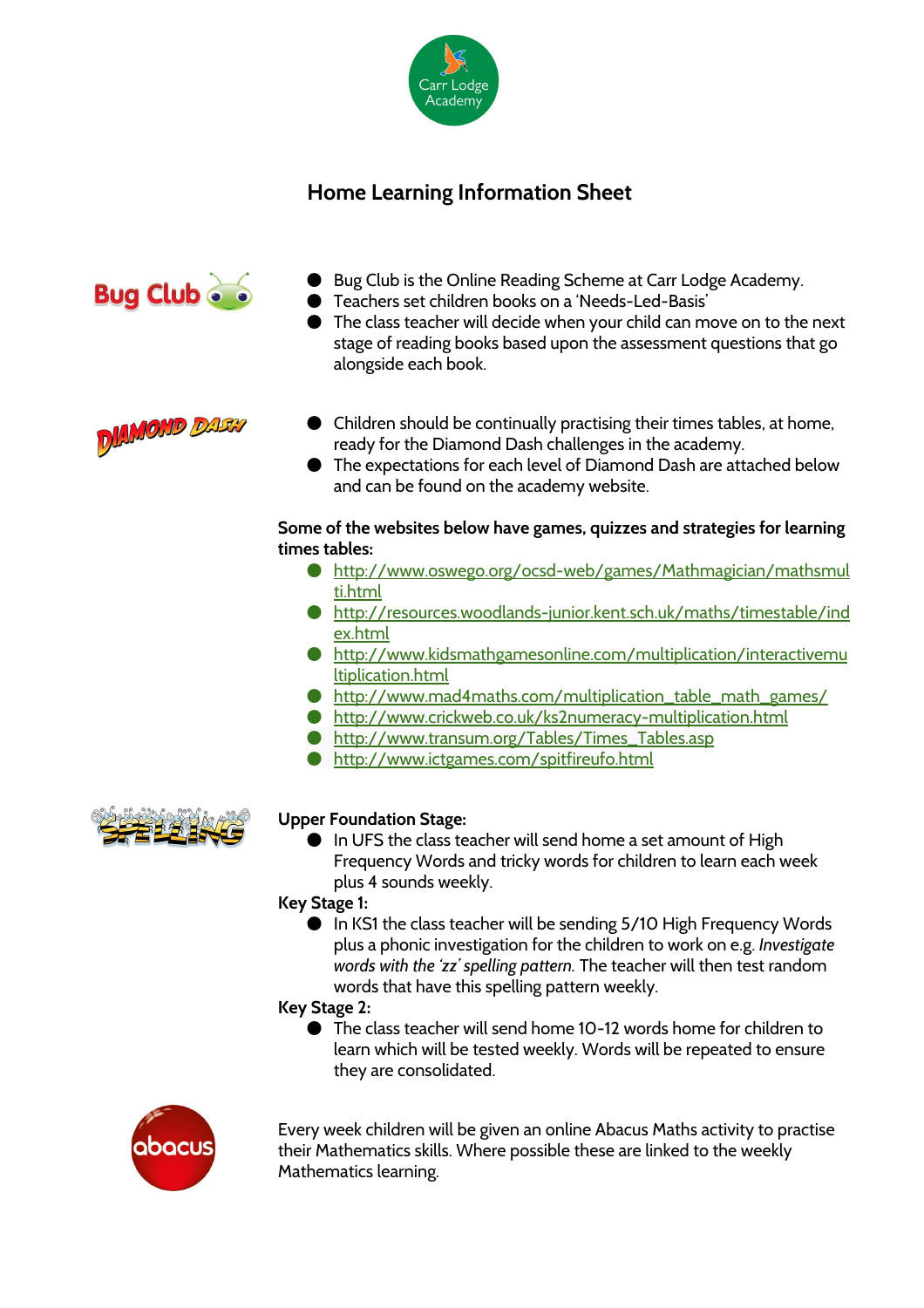



A weekly writing task will be set on Google Classroom to allow children to practise a skill they have been working on in class. The class teacher will acknowledge the completion of this in their weekly homework register. This writing will support the teacher's future planning of English focus groups.

- Home Learning will be sent home on a **Friday** and should be returned to the class teacher on a **Wednesday.**
	- The children in Year 1- Year 6 will be tested on their spellings on a **Wednesday.**
	- **Key Stage 1 and 2**children are welcome to attend Homework club on a **Tuesday lunchtime in the IT Suite.**



- **Topaz** Counting in 2s, 5s and 10s to the 10th number in the sequence
	- Each one to be taken at a separate time, but competency in all three is required to complete the award
	- **PRIZE**: Topaz Award
- 



- **Pearl 2,5 and 10** times tables in written form
	- Times tables can be taken individually, but all three are needed to complete the award
	- Not timed, but teacher discretion to decide whether the children are competent enough to receive the award
	- All correct answers
	- **PRIZE:** Pearl Award



- **Crystal 2,3,5,10** times tables in written form
	- Division facts on reverse
	- Timed: 5 minutes
	- All correct answers within the time limit
	- **PRIZE:** Crystal Award

**Amethyst**